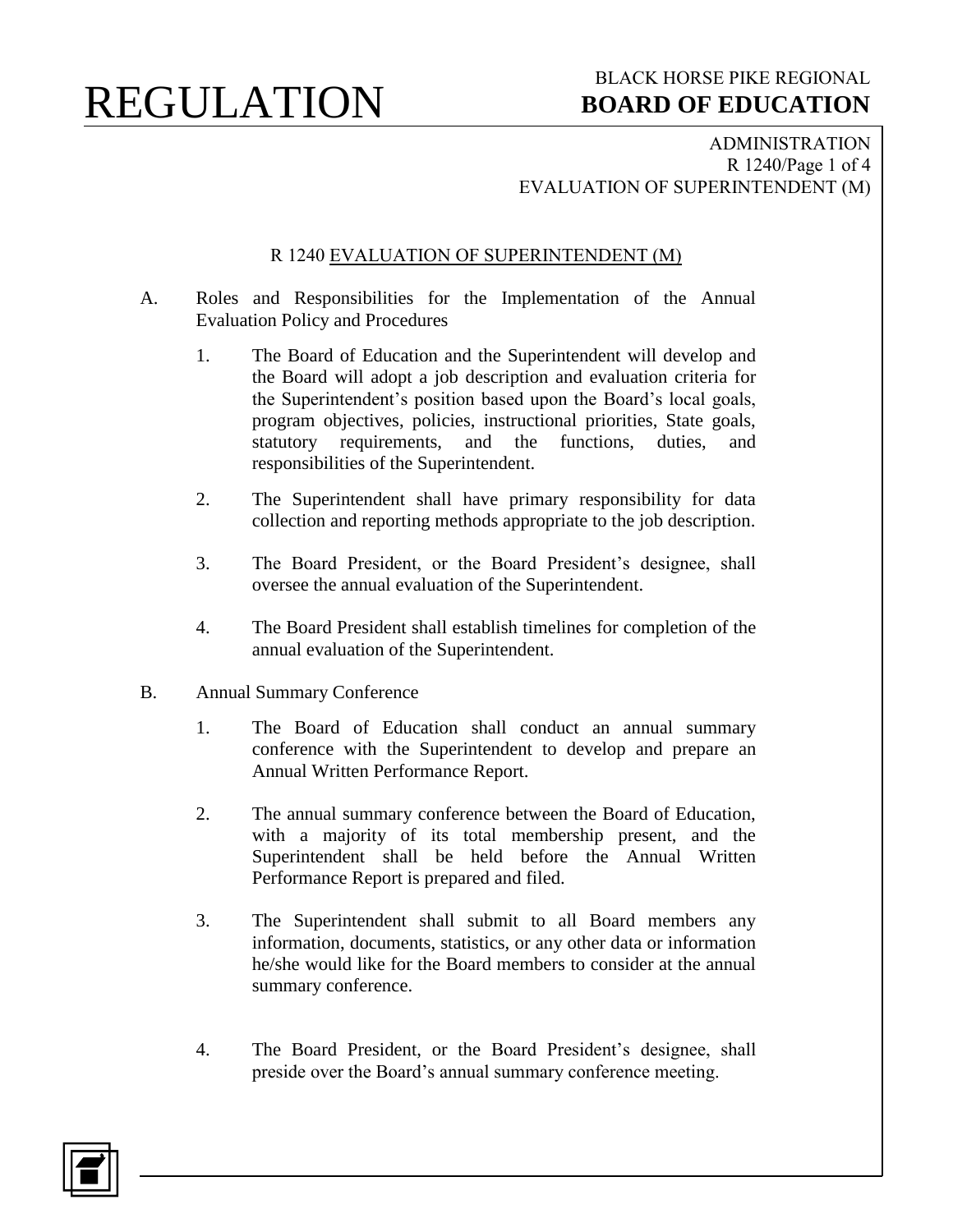### BLACK HORSE PIKE REGIONAL  **BOARD OF EDUCATION**

ADMINISTRATION R 1240/Page 2 of 4 EVALUATION OF SUPERINTENDENT (M)

- 5. The conference shall be held in executive session, unless the Superintendent requests it be held in public. The conference shall include, but not be limited to, review of the following:
	- a. Performance of the Superintendent based upon the Board approved job description;
	- b. Progress of the Superintendent in achieving and/or implementing the school district's goals, program objectives, policies, instructional priorities, State goals, and statutory requirements; and
	- c. Indicators of student progress and growth toward program objectives.
- C. Annual Written Performance Report
	- 1. The Annual Written Performance Report shall be prepared and approved by a majority of the Board of Education's total membership by July 1 and shall include, but not be limited to:
		- a. Performance area(s) of strength;
		- b. Performance area(s) needing improvement based upon the job description and evaluation criteria set forth in N.J.A.C. 6A:10-**8**7.1(c)2;
		- c. Recommendations for professional growth and development;
		- d. Summary of indicators of student progress and growth, and a statement of how the indicators relate to the effectiveness of the overall program and the Superintendent's performance; and
		- e. Provision for performance data not included in the report to be entered into the record by the Superintendent within ten teaching staff member working days after the report's completion.

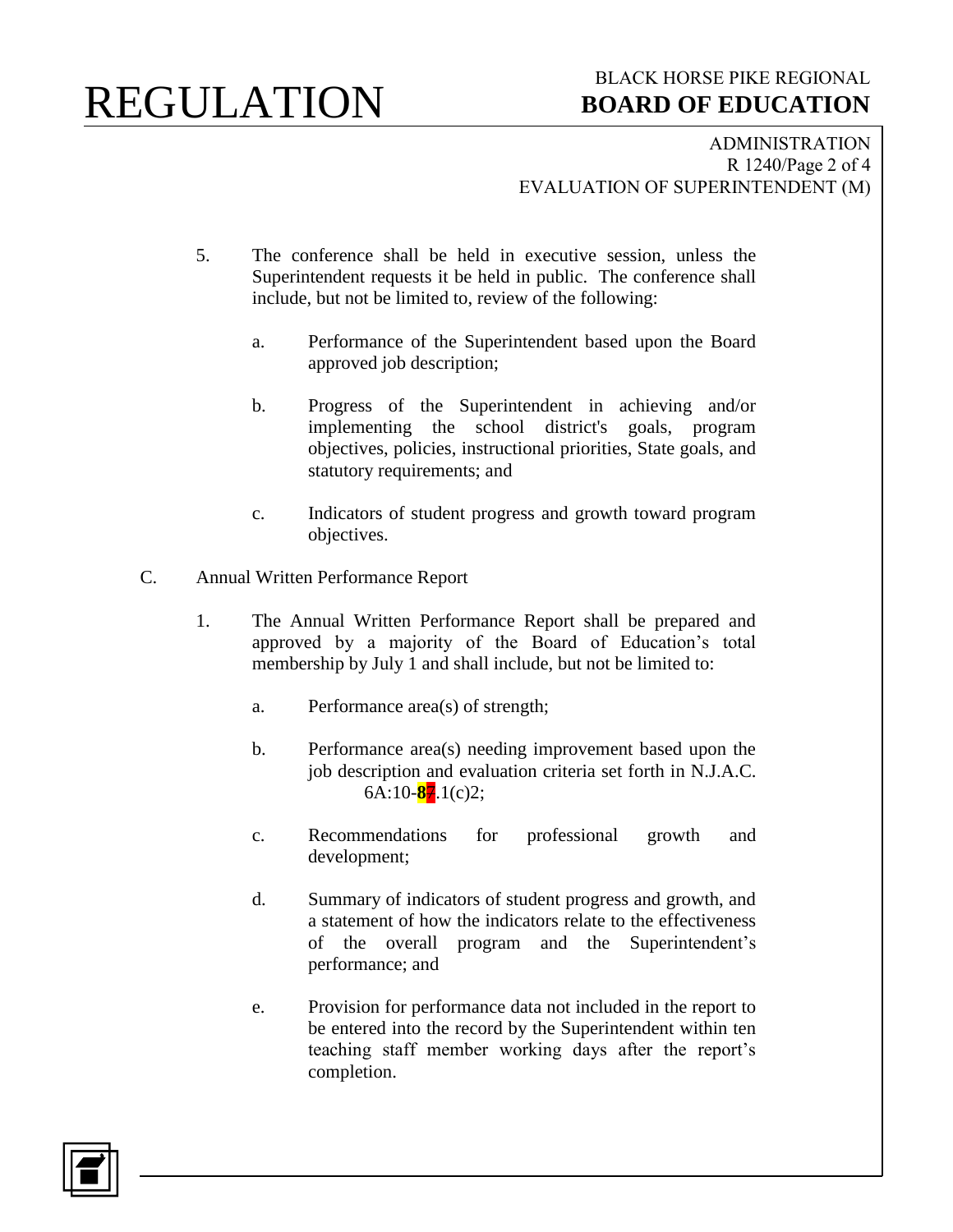### BLACK HORSE PIKE REGIONAL  **BOARD OF EDUCATION**

ADMINISTRATION R 1240/Page 3 of 4 EVALUATION OF SUPERINTENDENT (M)

- 2. The Board President, or the Board President's designee, shall prepare a draft of the Annual Written Performance Report after the annual summary conference.
- 3. The draft of the Annual Written Performance Report shall be disseminated to all Board members for review and comment before presenting the draft report to the Superintendent.
	- a. In the event a Board member believes a provision(s) of the draft of the Annual Written Performance Report is not in accord with the provisions agreed to by a majority of the Board during the annual summary conference, the Board member shall submit in writing their proposed revision(s) to the drafter of the Annual Written Performance Report. The draft of the Annual Written Performance Report may be revised by the drafter of the report if the drafter agrees with the Board member's proposed revision. In the event the drafter does not agree with the proposed revision(s), the issue shall be presented to the full membership of the Board of Education in executive session to make a final determination.
- 4. The draft of the Annual Written Performance Report shall be presented to the full membership of the Board of Education in executive session for discussion and approval after the draft report has been disseminated to all Board members for review. The Superintendent shall receive a copy of the draft of the Annual Written Performance Report from the Board President, or Board President's designee, prior to the executive session where the Board is scheduled to discuss and approve.
- 5. In the event the Superintendent does not agree with a provision(s) in the draft of the Annual Written Performance Report, the Superintendent shall be provided an opportunity to discuss with the full membership of the Board reconsideration of the disputed provision(s).
- 6. A majority of the Board's full membership shall approve the draft of the Annual Written Performance Report before presenting the final Annual Written Performance Report to the Superintendent.